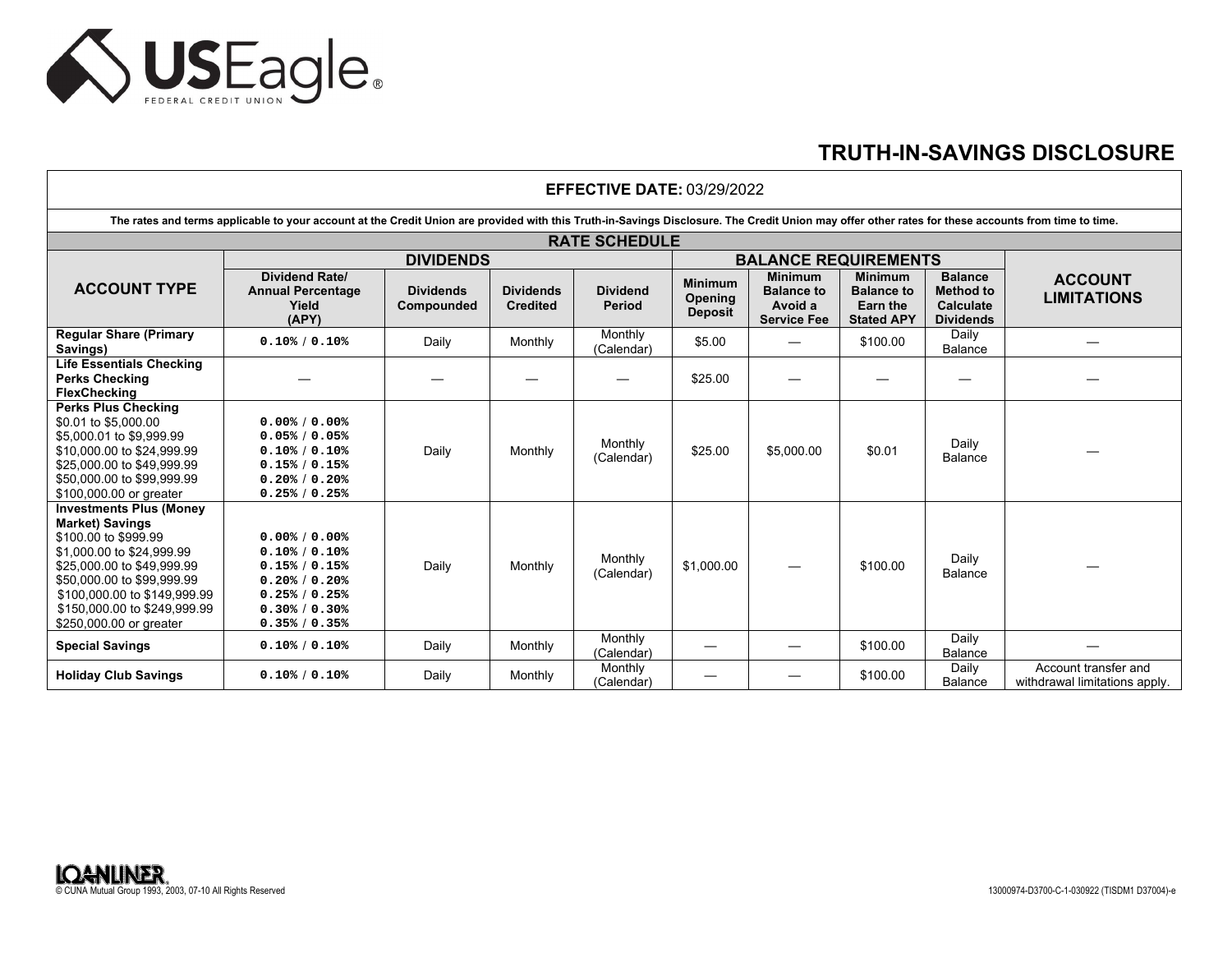| <b>RATE SCHEDULE</b>                                                                                                                                                                                                                                                                                                                                                 |                                                                                                                                 |                                |                                     |                                  |                                             |                                                                      |                                                                      |                                                                     |                                      |
|----------------------------------------------------------------------------------------------------------------------------------------------------------------------------------------------------------------------------------------------------------------------------------------------------------------------------------------------------------------------|---------------------------------------------------------------------------------------------------------------------------------|--------------------------------|-------------------------------------|----------------------------------|---------------------------------------------|----------------------------------------------------------------------|----------------------------------------------------------------------|---------------------------------------------------------------------|--------------------------------------|
|                                                                                                                                                                                                                                                                                                                                                                      | <b>DIVIDENDS</b>                                                                                                                |                                |                                     |                                  | <b>BALANCE REQUIREMENTS</b>                 |                                                                      |                                                                      |                                                                     |                                      |
| <b>ACCOUNT TYPE</b>                                                                                                                                                                                                                                                                                                                                                  | <b>Dividend Rate/</b><br><b>Annual Percentage</b><br>Yield<br>(APY)                                                             | <b>Dividends</b><br>Compounded | <b>Dividends</b><br><b>Credited</b> | <b>Dividend</b><br><b>Period</b> | <b>Minimum</b><br>Opening<br><b>Deposit</b> | <b>Minimum</b><br><b>Balance to</b><br>Avoid a<br><b>Service Fee</b> | <b>Minimum</b><br><b>Balance to</b><br>Earn the<br><b>Stated APY</b> | <b>Balance</b><br><b>Method to</b><br>Calculate<br><b>Dividends</b> | <b>ACCOUNT</b><br><b>LIMITATIONS</b> |
| <b>IRA Variable Rate</b><br><b>Accounts:</b>                                                                                                                                                                                                                                                                                                                         |                                                                                                                                 |                                |                                     |                                  |                                             |                                                                      |                                                                      |                                                                     |                                      |
| <b>Conversion Roth IRA</b><br><b>Roth IRA Contributory</b><br><b>Coverdell Education</b><br><b>Variable IRA Savings</b><br><b>Health Savings Account</b><br>\$100.00 to \$999.99<br>\$1,000.00 to \$24,999.99<br>\$25,000.00 to \$49,999.99<br>\$50,000.00 to \$99,999.99<br>\$100,000.00 to \$149,999.99<br>\$150,000.00 to \$249,999.99<br>\$250,000.00 or greater | 0.00% / 0.00%<br>$0.10\%$ / $0.10\%$<br>0.15% / 0.15%<br>0.20% / 0.20%<br>0.25% / 0.25%<br>$0.30\%$ / $0.30\%$<br>0.35% / 0.35% | Daily                          | Monthly                             | Monthly<br>(Calendar)            | \$5.00                                      |                                                                      | \$100.00                                                             | Daily<br>Balance                                                    |                                      |
| Safe                                                                                                                                                                                                                                                                                                                                                                 |                                                                                                                                 |                                |                                     |                                  | \$5.00                                      |                                                                      |                                                                      |                                                                     |                                      |
| <b>Small Business Checking</b>                                                                                                                                                                                                                                                                                                                                       |                                                                                                                                 | —                              |                                     |                                  | \$25.00                                     | \$500.00                                                             | $\overline{\phantom{0}}$                                             |                                                                     |                                      |
| <b>Preferred Business</b><br>Checking<br>\$500.00 to \$24,999.99<br>\$25,000.00 to \$99,999.99<br>\$100,000.00 to \$249,999.99<br>\$250,000.00 or greater                                                                                                                                                                                                            | 0.05% / 0.05%<br>0.10% / 0.10%<br>0.15% / 0.15%<br>0.20% / 0.20%                                                                | Daily                          | Monthly                             | Monthly<br>(Calendar)            | \$25.00                                     | \$2,500.00                                                           | \$500.00                                                             | Daily<br>Balance                                                    |                                      |

## **ACCOUNT DISCLOSURES**

*Except as specifically described, the following disclosures apply to all of the accounts. All accounts described in this Truth-in-Savings Disclosure are share accounts.* 

**1. RATE INFORMATION —** The annual percentage yield is a percentage rate that reflects the total amount of dividends to be paid on an account based on the dividend rate and frequency of compounding for an annual period. For Regular Share (Savings), Perks Plus Checking, Investments Plus (Money Market) Savings, Special Savings, Holiday Club Savings, and Preferred Business Checking accounts, the dividend rate and annual percentage yield may change at any time as determined by the Credit Union's Board of Directors. The dividend rates and annual percentage yields are the prospective rates and yields that the Credit Union anticipates paying for the applicable dividend period. Perks Plus Checking, Investments Plus (Money Market) Savings, Conversion Roth IRA, Roth IRA Contributory, Coverdell Education,

Variable IRA Savings, Health Savings, Preferred Business Checking accounts are tiered rate accounts. The balance ranges and corresponding dividend rates and annual percentage yields applicable to each tier are disclosed in the Rate Schedule. For Investments Plus (Money Market) Savings, Conversion Roth IRA, Roth IRA Contributory, Coverdell Education, Variable IRA Savings, Health Savings, Perks Plus Checking, and Preferred Business Checking accounts, once a particular range is met, the dividend rate and annual percentage yield for that balance range will apply to the full balance of your account.

**2. NATURE OF DIVIDENDS —** Dividends are paid from current income and available earnings after required transfers to reserves at the end of the dividend period.

**3. DIVIDEND COMPOUNDING AND CREDITING —**The compounding and crediting frequency of dividends and the dividend period applicable to each account are stated in the Rate Schedule. The dividend period is the period of time at the end of which an account earns dividend credit. The dividend period begins on the first calendar day of the period and ends on the last calendar day of the period.

**4. ACCRUAL OF DIVIDENDS —** For all earning accounts, dividends will begin to accrue on noncash deposits (e.g., checks) on the business day you make the deposit to your account. For all earning accounts, if you close your account before accrued dividends are credited, you will not receive the accrued dividends. However, for Holiday Club Savings accounts, any accrued dividends will be paid if you close the account within seven (7) days of the date you open it.

**5. BALANCE INFORMATION —** To open any account, you must deposit or already have on deposit the minimum required share(s) in a Regular Savings account. Some accounts may have additional minimum